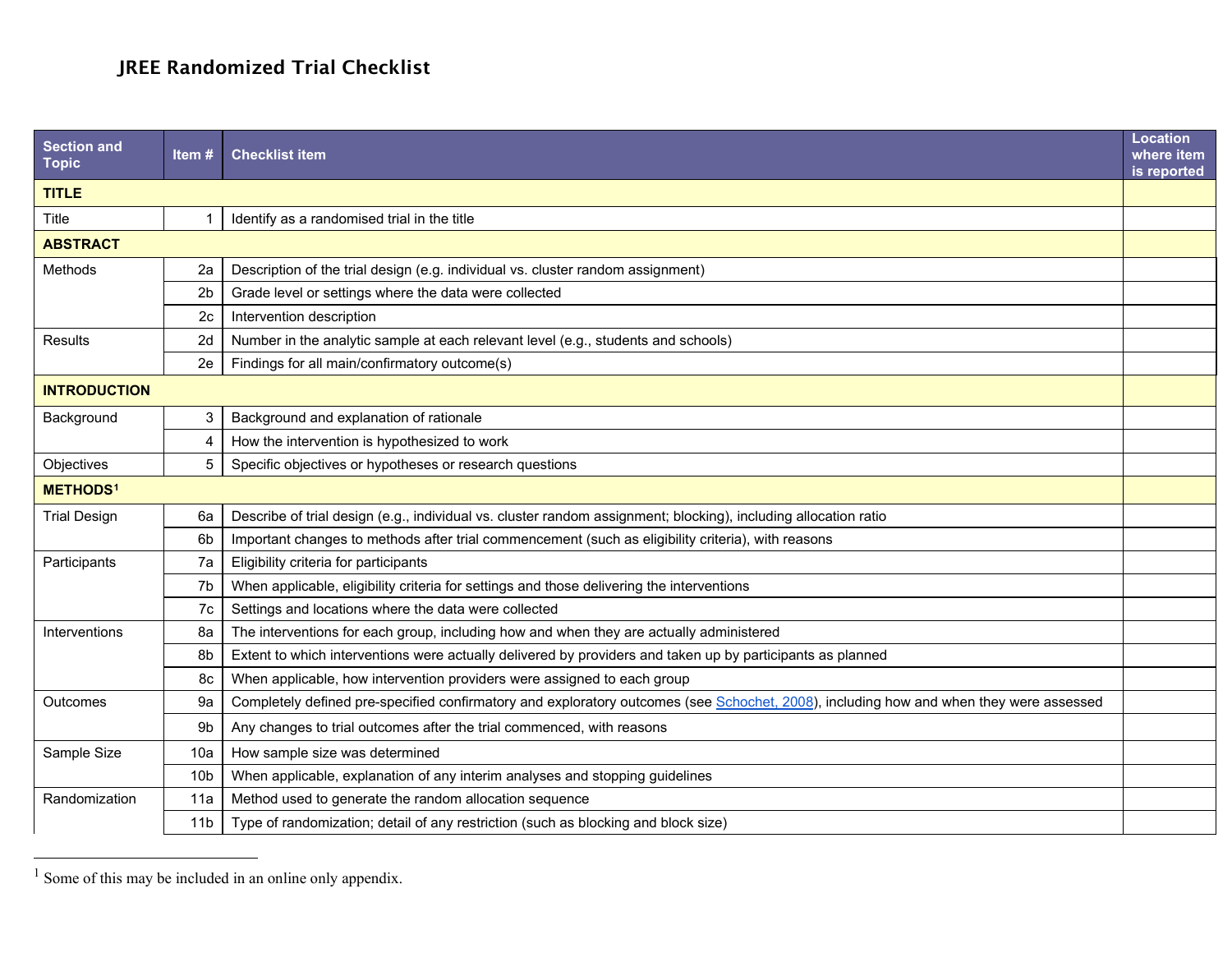|                                  | 11c             | Mechanism used to implement the random allocation sequence, describing any steps taken to conceal the sequence until interventions were<br>assigned                                                |  |  |  |
|----------------------------------|-----------------|----------------------------------------------------------------------------------------------------------------------------------------------------------------------------------------------------|--|--|--|
|                                  | 11d             | Who generated the random allocation sequence, who enrolled participants, and who assigned participants to interventions                                                                            |  |  |  |
| Awareness of<br>assignment       | 12              | Who was aware of intervention assignment after allocation (for example, participants, providers, those assessing outcomes), and how any<br>masking was done                                        |  |  |  |
| Analytical<br>methods            | 13a             | Statistical methods used to compare group outcomes                                                                                                                                                 |  |  |  |
|                                  | 13 <sub>b</sub> | Define the estimand for each analysis (e.g., the person vs. site-average program effect; the effect for a finite or broader population)                                                            |  |  |  |
|                                  | 13 <sub>c</sub> | Methods for additional analyses, such as subgroup analyses, adjusted analyses, and process evaluations                                                                                             |  |  |  |
|                                  | 13d             | How missing data were handled, with details of any imputation method                                                                                                                               |  |  |  |
| <b>RESULTS</b>                   |                 |                                                                                                                                                                                                    |  |  |  |
| Participant flow<br>(see Figure) | 14a             | For each research group, the numbers randomly assigned, receiving the intended intervention, and analysed for the outcomes                                                                         |  |  |  |
|                                  | 14 <sub>b</sub> | Where possible, the number approached, screened, and eligible prior to random assignment, with reasons for non-enrolment                                                                           |  |  |  |
|                                  | 14 <sub>c</sub> | For each group, losses and exclusions after randomisation, together with reasons                                                                                                                   |  |  |  |
| Recruitment                      | 15a             | Dates defining the periods of recruitment and follow-up                                                                                                                                            |  |  |  |
|                                  | 15 <sub>b</sub> | Why the trial ended or was stopped                                                                                                                                                                 |  |  |  |
| Baseline data                    | 16              | A table showing baseline characteristics for each group                                                                                                                                            |  |  |  |
| <b>Numbers</b><br>analysed       | 17              | For each group, number included in each analysis                                                                                                                                                   |  |  |  |
| Outcomes and<br>estimation       | 18a             | For each outcome, results for each group, and the estimated effect size and its precision (such as 95% confidence interval)                                                                        |  |  |  |
|                                  | 18 <sub>b</sub> | For binary outcomes, the presentation of absolute effects in percentage points is strongly recommended                                                                                             |  |  |  |
| Ancillary<br>analyses            | 19              | Results of any other analyses performed, including subgroup analyses, adjusted analyses, and process evaluations, distinguishing pre-<br>specified from exploratory                                |  |  |  |
| <b>DISCUSSION</b>                |                 |                                                                                                                                                                                                    |  |  |  |
| Summary                          | 20              | Summarize the main results (including an overview of concepts, themes, and types of evidence available), link to the review questions and<br>objectives, and consider the relevance to key groups. |  |  |  |
| Limitations                      | 21              | Trial limitations, addressing sources of potential bias, imprecision, and, if relevant, multiplicity of analyses                                                                                   |  |  |  |
| Generalisability                 | 22              | Generalisability (external validity, applicability) of the trial findings                                                                                                                          |  |  |  |
| Interpretation                   | 23              | Interpretation consistent with results, balancing benefits and harms, and considering other relevant evidence                                                                                      |  |  |  |

Adapated from: Grant, S., Mayo-Wilson, E., Montgomery, P., Macdonald, G., Michie, S., Hopewell, S., & Moher, D. (2018). CONSORT-SPI 2018 Explanation and Elaboration: guidance for reporting social and psychological intervention trials. *Trials*, *19*(1), 406.

For more information, visit:<http://www.consort-statement.org/extensions/overview/social-and-psychological-interventions>